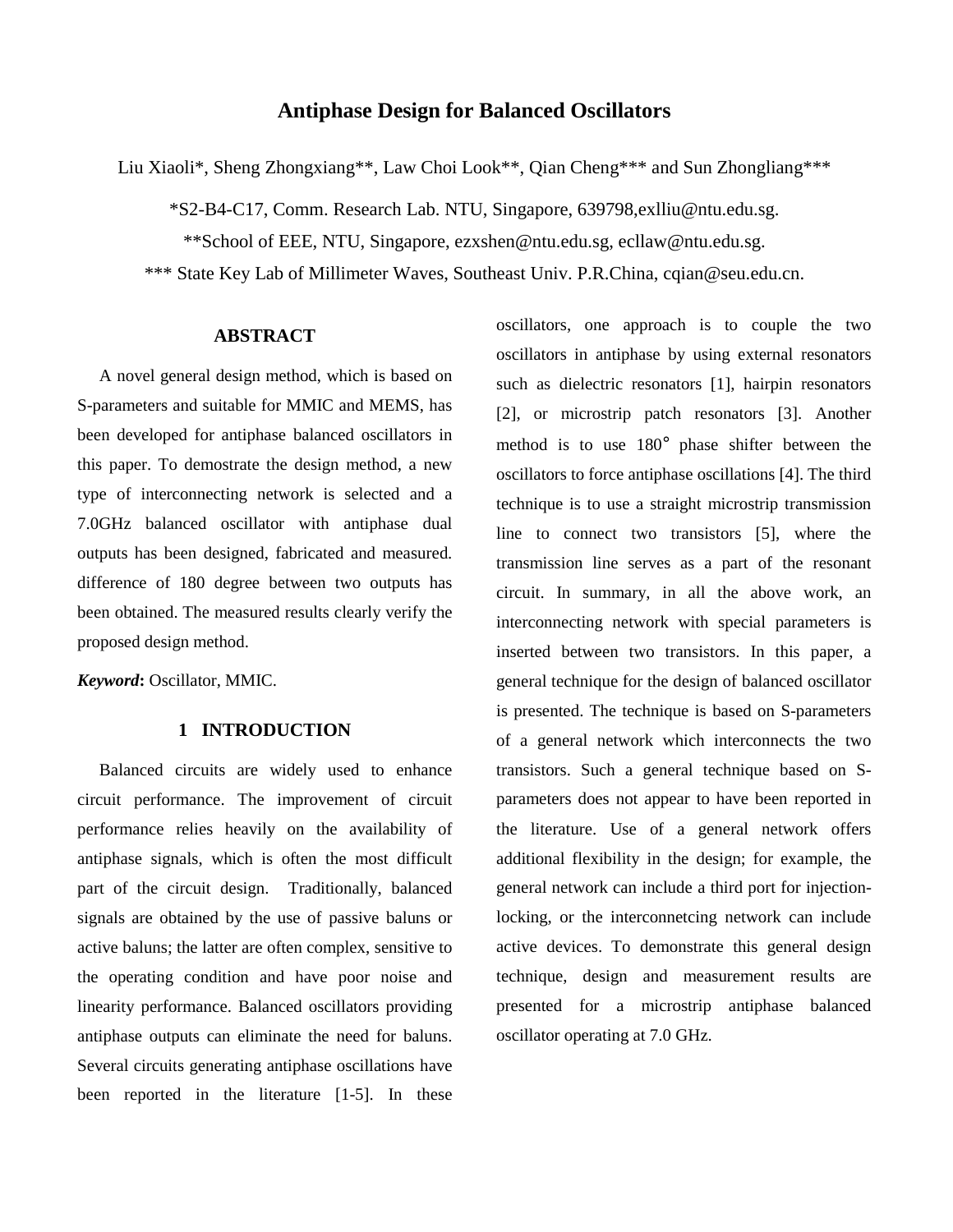# **2 BALANCED OSCILLATOR DESIGN TECHNIQUE**

The schematic diagram of a balanced oscillator is shown in Fig.1. An interconnecting network between two identical transistors is described by its Sparameters. Because the interconnecting network is usually symmetric, and any losses in the interconnecting network can be treated as part of the load loss, the interconnecting network can be considered lossless and symmetric. As a result,  $S_{12N} = S_{21N} = S_{KN}$ , and  $S_{11N} = S_{22N}$ . Common source configuration is applied to both transistors to develop a negative conductance at the frequency of oscillation.  $Z_1$  is optimized to increase the region of instability of the transistors.  $Z_2$  is chosen to match the output impedance of the transistor to obtain maximum output power delivered to the loads. Under large signal condition, the input impedance of the transistors can be derived from  $\Gamma_{\rm g}$ . When the interconnecting network is chosen to satisfy the following two conditions:

$$
\Gamma_{\rm r} \ast \Gamma_{\rm g} = 1 \tag{1}
$$

and

 $\Gamma_{\rm r} = S_{11N} - S_{12N}$  (2)

the phase relation at the two outputs of the interconnecting network can be solved to give

$$
\mathbf{b}_1 / \mathbf{b}_2 = -1 \tag{3}
$$

Eq. (3) implies that if the S-parameters of the interconnecting network satisfy (1) and (2), antiphase oscillations will be achieved.



Fig. 1 Schematic diagram of a balanced oscillator incorporating a general interconnecting network

#### **3 MEASUREMENT METHOD**

The measurement is based on injection locking the balanced oscillator with a synthesized source in the vector network analyzer [6]. The network analyzer measures the phase of the reflection  $(S(1,1))$  and transmission coefficients  $(S(2,1))$  of the balanced oscillator. Denoting the phase of the oscillator signal at the injection port (port1) and the opposite port (port2) by  $\theta_1$  and  $\theta_2$  respectively, and the phase of the injection signal by  $\theta_3$ , the phase relationship between the two outputs under locked conditions is given as follows:

$$
\theta_2 - \theta_1 = (\theta_2 - \theta_3) - (\theta_1 - \theta_3) = \angle S(2,1) - \angle S(1,1)
$$



Fig. 2 Layout of the balanced oscillator including the bias network. N is the tapered – step interconnecting network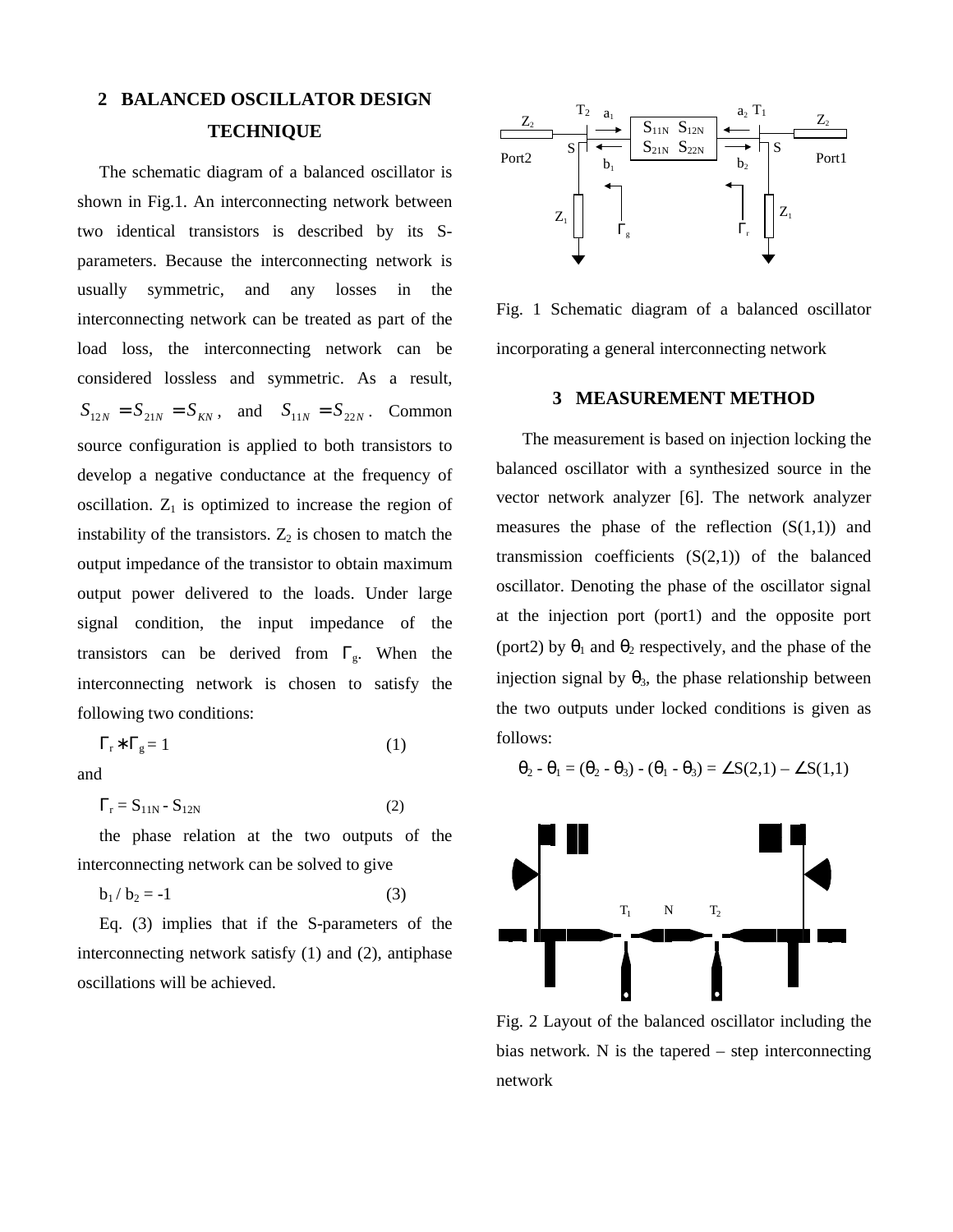### **4 EXPERIMENT AND RESULTS**

Based on the approach described above, a 7.0 GHz antiphase balanced oscillator has been designed. The circuit is fabricated on Taconic's substrate (TLX-0). The layout of the circuit is shown in Fig.2. A microstrip tapered-step is selected to work as the interconnection between two identical MESFETs (Agilent's ATF-26884). The tapered-step consists of two 100 Ohm microstrip lines, two tapers and one 50 Ohm microstrip line. The 50 Ohm section is 9 mm long, the tapered sections are 3 mm long, the 100 Ohm sections are 1.7 mm long. The measured spectrum shown in Fig. 3 indicates that a balanced oscillator operating at 6.999 GHz with output power 5.83 dBm is obtained. When the  $V_{DS}$  changes from 3V to 5V, the oscillating frequency varies from 6.96 GHz to 7.0 GHz. As shown in Fig.4, a nearly exact antiphase relationship between the two oscillator outputs is obtained. In conclusion, the measured results demonstrate excellent agreement with the new design method based on S - parameters.



Fig. 3 Spectrum of the balanced oscillator output



Fig. 4 Measured phase of the two output ports of the antiphase balanced oscillator

### **REFERENCES**

[1] A.M.Pavio and M.Smith, "Push-push dielectric resonator oscillator" IEEE MTT-S Int. Microwave Symp. Dig., 1985, pp. 188-195.

[2] H.Yabuke, M.Sagawa and M.Makimoto, "Voltage controlled oscillators using miniaturized hairpin resonators" IEEE MTT-S Int. Microwave Symp. Dig., 1991, pp.1175-1178.

[3] J.Birkeland and T.Itoh, "Spatial power combining using push-pull FET oscillators with microstrip patch resonators" IEEE MTT-S Int. Microwave Symp. Dig., 1990, pp.1217-1220

[4] X.Zhou and A.S. Daryoush, "An injection locked push-pull oscillator at Ku-band" IEEE Microwave Guided Wave Lett., vol.3, Aug. 1993, pp. 244-246.

[5] K.S.Ang, M.J.Underhill and I.D.Robertson, "Balanced Monolithic Oscillators at K- and Ka-Band"